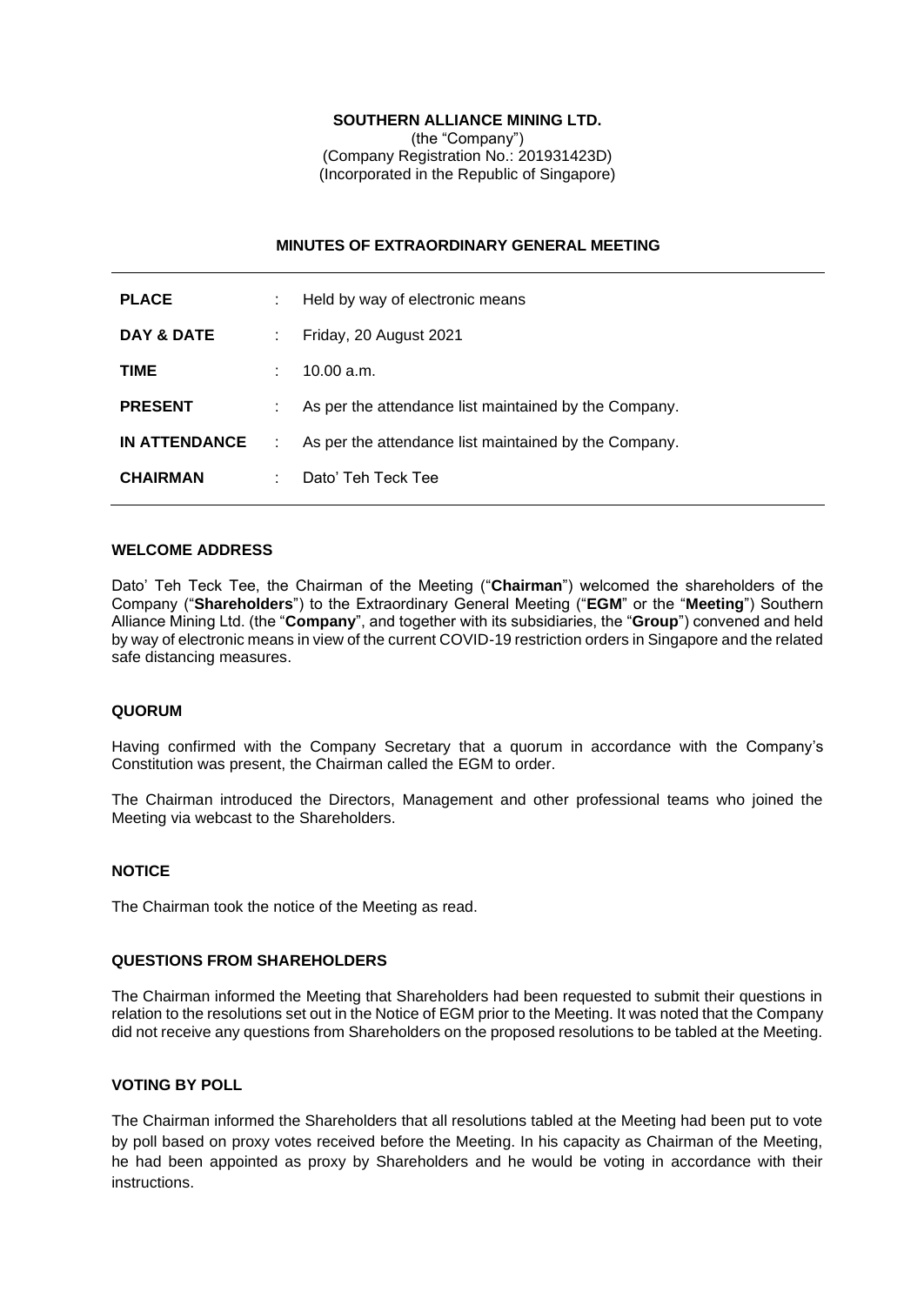The Chairman further informed the Meeting that the Company had appointed Entrust Advisory Pte. Ltd. as the Scrutineer for the Meeting and they had independently verified all votes received for the resolutions tabled. The results of the poll for each resolution would be shown on the screen.

## **ORDINARY RESOLUTION 1: PROPOSED ADOPTION OF THE SHARE PURCHASE MANDATE**

The Chairman informed the Meeting that Ordinary Resolution 1 was to seek Shareholder's approval for the proposed adoption of the Share Purchase Mandate.

The results were shown on the screen as follows:

| <b>EGM Resolution No. 1</b> | Adoption of the share purchase mandate. |                |                                 |  |
|-----------------------------|-----------------------------------------|----------------|---------------------------------|--|
|                             | For                                     | <b>Against</b> | <b>Total No. of Valid Votes</b> |  |
| No. of shares               | 410,002,000                             | 0              | 410,002,000                     |  |
| Percentage                  | 100.00%                                 | $0.00\%$       | 100.00%                         |  |

The Chairman declared Ordinary Resolution 1 carried.

## **ORDINARY RESOLUTION 2: PROPOSED JOINT VENTURE AND GOLD MINING OPERATION**

The Chairman informed the Meeting that Ordinary Resolution 2 was to seek Shareholder's approval for the proposed joint venture and gold mining operation.

Shareholders were informed that Ordinary Resolution 2 was conditional on Ordinary Resolution 3, as both the Joint Venture Agreement and Mining Operator Agreement contain a condition precedent that the Proposed Diversification must be approved by Shareholders. If Ordinary Resolution 3 is not approved, Ordinary Resolution 2 will not be deemed to be duly passed.

The results were shown on the screen as follows:

| <b>EGM Resolution No. 2</b> | The proposed joint venture and gold mining operation. |                |                                 |  |
|-----------------------------|-------------------------------------------------------|----------------|---------------------------------|--|
|                             | For                                                   | <b>Against</b> | <b>Total No. of Valid Votes</b> |  |
| No. of shares               | 410,002,000                                           | 0              | 410,002,000                     |  |
| Percentage                  | 100.00%                                               | $0.00\%$       | 100.00%                         |  |

The Chairman declared Ordinary Resolution 2 carried.